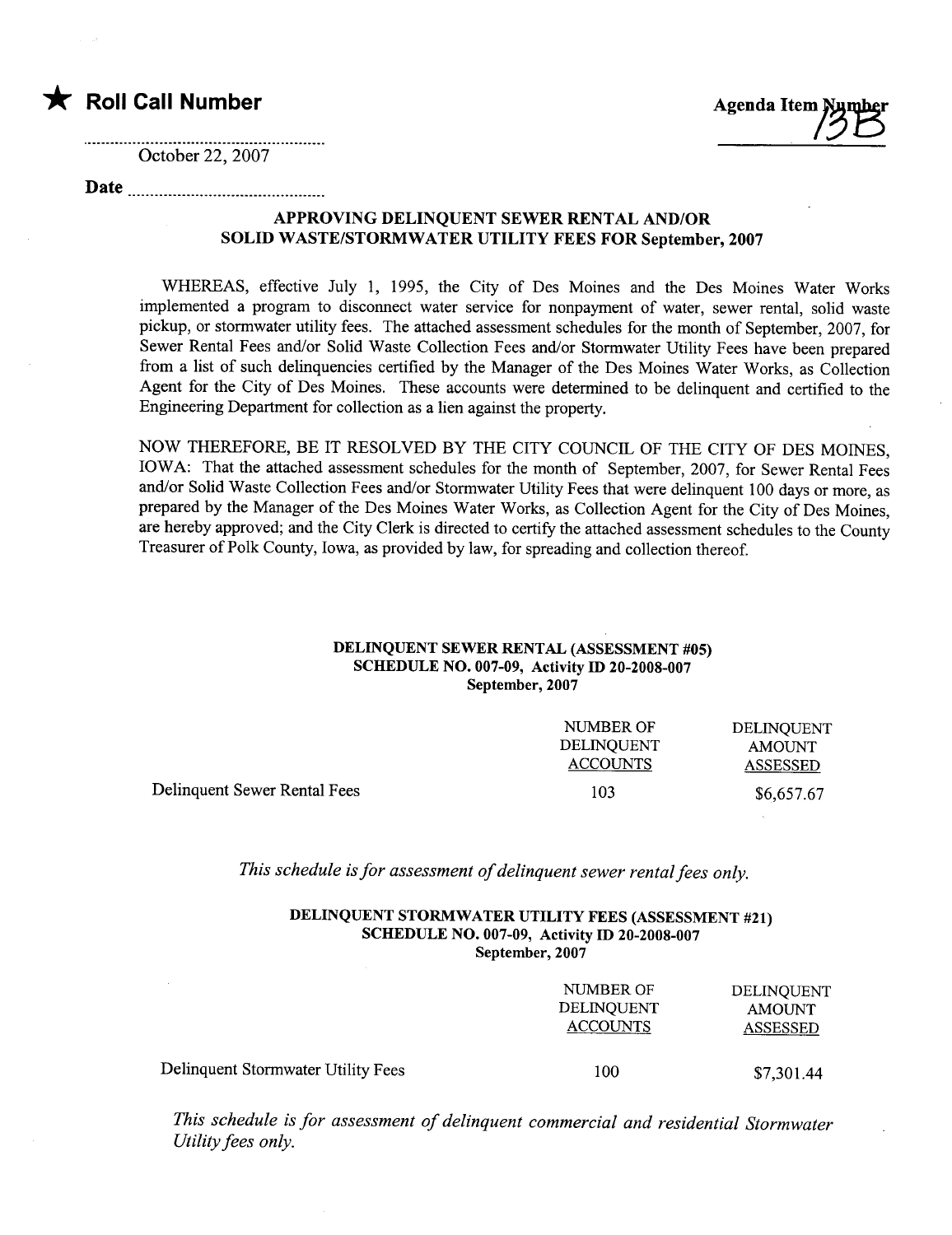



Date October 22, 2007

### DELINQUENT SOLID WASTE FEES (ASSESSMENT #17) SCHEDULE NO. 007-09, Activity ID 20-2008-007 September, 2007

| NUMBER OF       | <b>DELINQUENT</b> |
|-----------------|-------------------|
| DELINOUENT      | <b>AMOUNT</b>     |
| <b>ACCOUNTS</b> | <b>ASSESSED</b>   |
| 102             | \$6,486.97        |
|                 |                   |

This schedule is for assessment of delinquent residential Solid Waste Utility fees only.

 $\bar{z}$ 

| Moved by       |                                             | to adopt. |
|----------------|---------------------------------------------|-----------|
| FORM APPROVED: | 7 horbilon Venlant                          |           |
|                | Kathleen Vanderpool<br>Deputy City Attorney |           |

| ₽ <sup>≤</sup> B |  |
|------------------|--|

| <b>COUNCIL ACTION</b> | <b>YEAS</b> | <b>NAYS</b> | <b>PASS</b> | <b>ABSENT</b>   | <b>CERTIFICATE</b>                                                                                   |
|-----------------------|-------------|-------------|-------------|-----------------|------------------------------------------------------------------------------------------------------|
| <b>COWNIE</b>         |             |             |             |                 |                                                                                                      |
| <b>COLEMAN</b>        |             |             |             |                 | I, DIANE RAUH, City Clerk of said City hereby                                                        |
| <b>HENSLEY</b>        |             |             |             |                 | certify that at a meeting of the City Council of<br>said City of Des Moines, held on the above date, |
| <b>KIERNAN</b>        |             |             |             |                 | among other proceedings the above was adopted.                                                       |
| <b>MAHAFFEY</b>       |             |             |             |                 |                                                                                                      |
| <b>MEYER</b>          |             |             |             |                 | IN WITNESS WHEREOF, I have hereunto set my                                                           |
| <b>VLASSIS</b>        |             |             |             |                 | hand and affixed my seal the day and year first<br>above written.                                    |
| <b>TOTAL</b>          |             |             |             |                 |                                                                                                      |
| <b>MOTION CARRIED</b> |             |             |             | <b>APPROVED</b> |                                                                                                      |
|                       |             |             |             |                 |                                                                                                      |
|                       |             |             |             | Mayor           | <b>City Clerk</b>                                                                                    |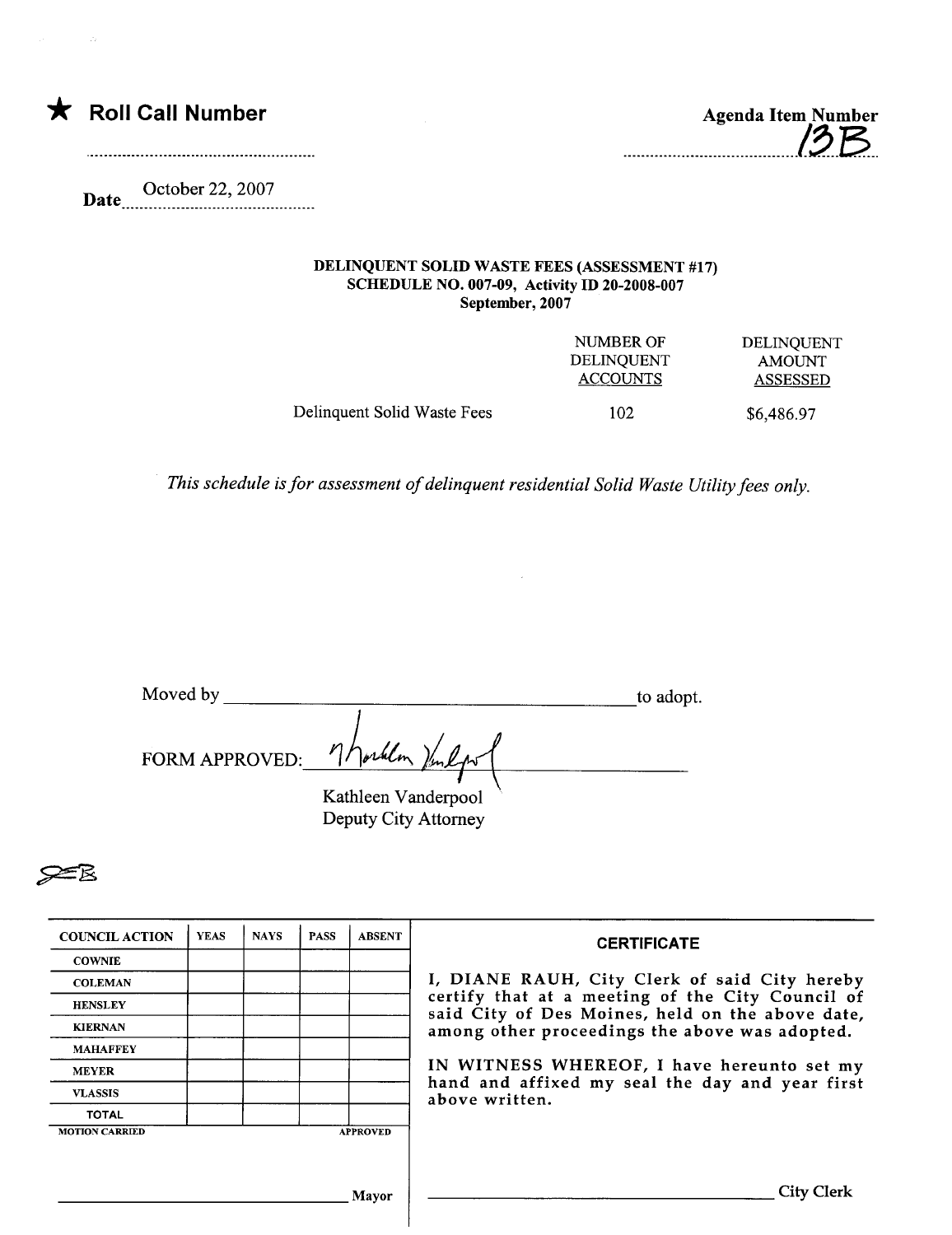## DELINQUENT SEWER RENTAL AND/OR SOLID WASTE/STORM WATER UTILITY FEES

| <b>TO COUNCIL</b>                         | <b>October 22, 2007</b> |           |
|-------------------------------------------|-------------------------|-----------|
| For the Month of                          | Sep-07                  | Roll Call |
| Schedule No.                              | 2007-09                 | Number    |
| <b>Activity ID</b>                        | 20-2008-007             |           |
| Delinquent Sewer (#05)                    |                         |           |
| <b>Total Accounts</b>                     | 103                     |           |
| <b>Total Amount</b>                       | \$6,657.67              |           |
| Delinquent Solid Waste (#17)              |                         |           |
| <b>Total Accounts</b>                     | 102                     |           |
| <b>Total Amount</b>                       | \$6,486.97              |           |
| Delinguent Storm Water (#21)              |                         |           |
| <b>Total Accounts</b>                     | 100                     |           |
| <b>Total Amount</b>                       | \$7,301.44              |           |
| <b>Total Delinquent Sewer Rental Fees</b> | \$20,446.08             |           |

## DELINQUENT SEWER RENTAL AND/OR SOLID WASTE/STORM WATER UTILITY CREDITS

| For the Month of                                            | Sep-07             | <b>Roll Call</b> |
|-------------------------------------------------------------|--------------------|------------------|
| <b>Total Amount</b>                                         | \$3,152.78         | Number           |
| <b>Previous Related Council Action</b>                      |                    |                  |
| Date                                                        | September 24, 2007 |                  |
| Roll Call #                                                 | 07-1827            |                  |
| Action Accept & Levy special assessments for SR/SW/STW fees |                    |                  |